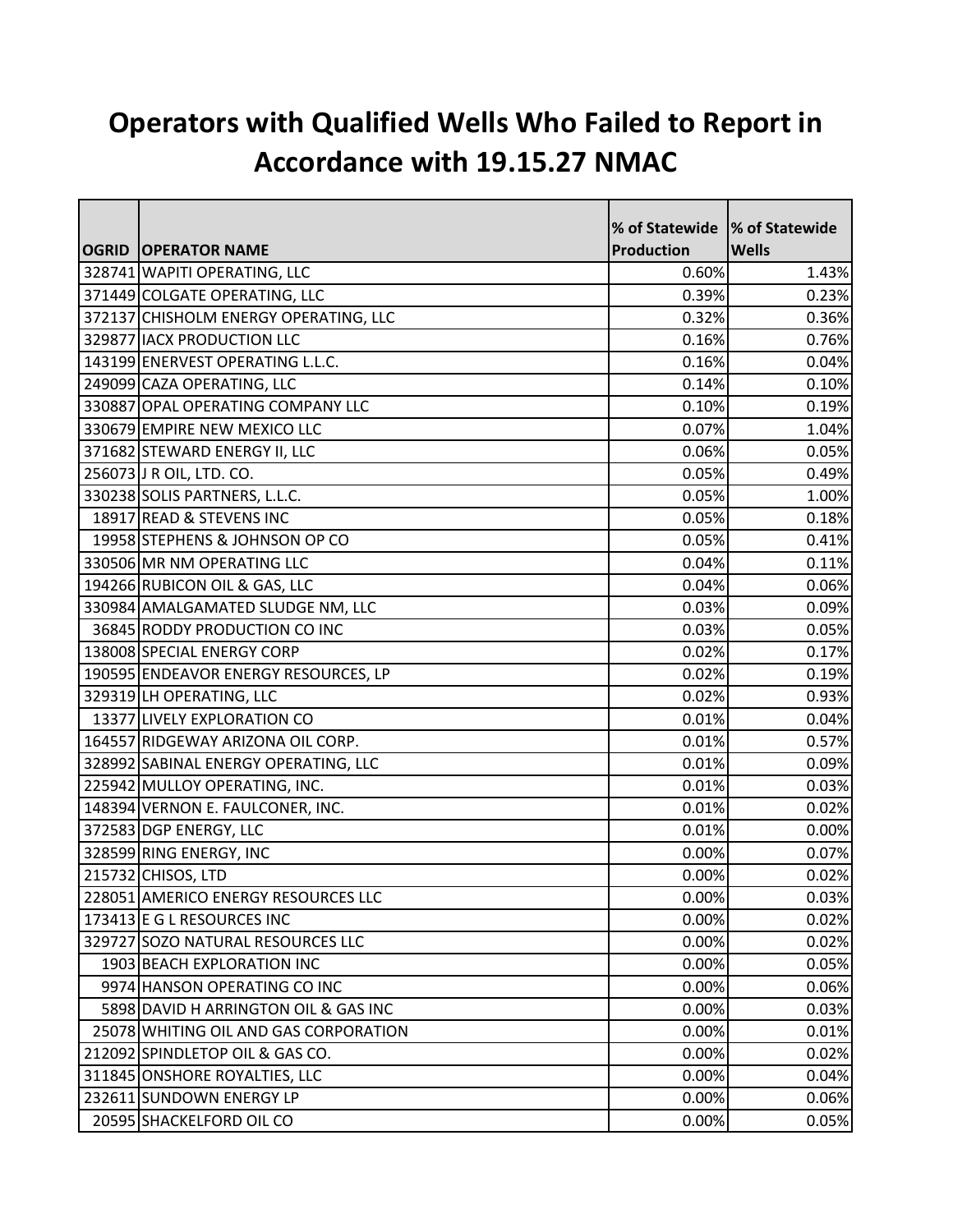| 119305 RAY WESTALL OPERATING, INC.               | 0.00% | 0.15% |
|--------------------------------------------------|-------|-------|
| 328580 JILPETCO, INC.                            | 0.00% | 0.01% |
| 23544 TURNER PRODUCTION CO                       | 0.00% | 0.01% |
| 5691 DAKOTA RESOURCES INC (I)                    | 0.00% | 0.02% |
| 196015 SLAYTON RESOURCES INC                     | 0.00% | 0.15% |
| 175071 LYNX OPERATING CO., INC.                  | 0.00% | 0.01% |
| 213190 CROWNQUEST OPERATING, LLC                 | 0.00% | 0.02% |
| 152374 ROCA OPERATING, INC.                      | 0.00% | 0.01% |
| 373121 POCO RESOURCES LLC                        | 0.00% | 0.11% |
| 5620 D M S OIL CO                                | 0.00% | 0.00% |
| 371293 BLACKWELL OPERATING LLC                   | 0.00% | 0.01% |
| 265378 GEORGE A CHASE JR DBA G AND C SERVICE     | 0.00% | 0.62% |
| 36472 JACK HUFF                                  | 0.00% | 0.01% |
| 12987 LA PLATA GATHERING SYSTEM INC              | 0.00% | 0.00% |
| 180930 L E JONES OPERATING INC                   | 0.00% | 0.02% |
| 184 ACOMA OIL CORP                               | 0.00% | 0.01% |
| 36864 NAUMANN OIL & GAS INC                      | 0.00% | 0.00% |
| 226927 SAXET OIL CORPORATION                     | 0.00% | 0.01% |
| 18100 PRIMERO OPERATING INC                      | 0.00% | 0.01% |
| 2175 BETTIS BOYLE & STOVALL, INC.                | 0.00% | 0.02% |
| 17786 PITTS ENERGY CO                            | 0.00% | 0.00% |
| 24188 VISION ENERGY INC                          | 0.00% | 0.00% |
| 371484 ROVER OPERATING, LLC                      | 0.00% | 0.45% |
| 330352 NORTHERN PACIFIC OIL AND GAS INCORPORATED | 0.00% | 0.01% |
| 193484 BRADLEY MCINROE DBA BIG AL OIL & GAS      | 0.00% | 0.01% |
| 12791 KNOX INDUSTRIES INC                        | 0.00% | 0.00% |
| 328643 D.W.R. OIL PROPERTIES, INC.               | 0.00% | 0.01% |
| 21566 STEARNS                                    | 0.00% | 0.01% |
| 162106 RUST OIL CORP                             | 0.00% | 0.00% |
| 151228 MAR OIL & GAS CORP.                       | 0.00% | 0.07% |
| 14771 MGM OIL & GAS CO                           | 0.00% | 0.03% |
| 372536 PERMEX PETROLEUM COMPANY, LLC             | 0.00% | 0.04% |
| 149538 ASHER ENTERPRISES LTD. CO.                | 0.00% | 0.00% |
| 295954 STEVEN D RUPPERT                          | 0.00% | 0.01% |
| 17820 PLAINS RADIO PET CO                        | 0.00% | 0.00% |
| 20713 SHINNERY OIL COMPANY, INC                  | 0.00% | 0.00% |
| 248802 CANO PETRO OF NEW MEXICO, INC.            | 0.00% | 0.52% |
| 269864 CANYON E & P COMPANY                      | 0.00% | 0.35% |
| 331165 EARTHSTONE OPERATING, LLC                 | 0.00% | 0.32% |
| 372279 LLJ VENTURES, LLC DBA MARKER OIL & GAS    | 0.00% | 0.25% |
| 20077 SAHARA OPERATING CO                        | 0.00% | 0.16% |
| 372241 QUATRO OSOS E&P, LLC                      | 0.00% | 0.11% |
| 257420 EOR OPERATING COMPANY                     | 0.00% | 0.12% |
| 6550 DWIGHT A TIPTON                             | 0.00% | 0.10% |
| 286614 CROSS BORDER RESOURCES, INC.              | 0.00% | 0.10% |
| 4378 CHI OPERATING INC                           | 0.00% | 0.09% |
| 25482 XERIC OIL & GAS CORP                       | 0.00% | 0.08% |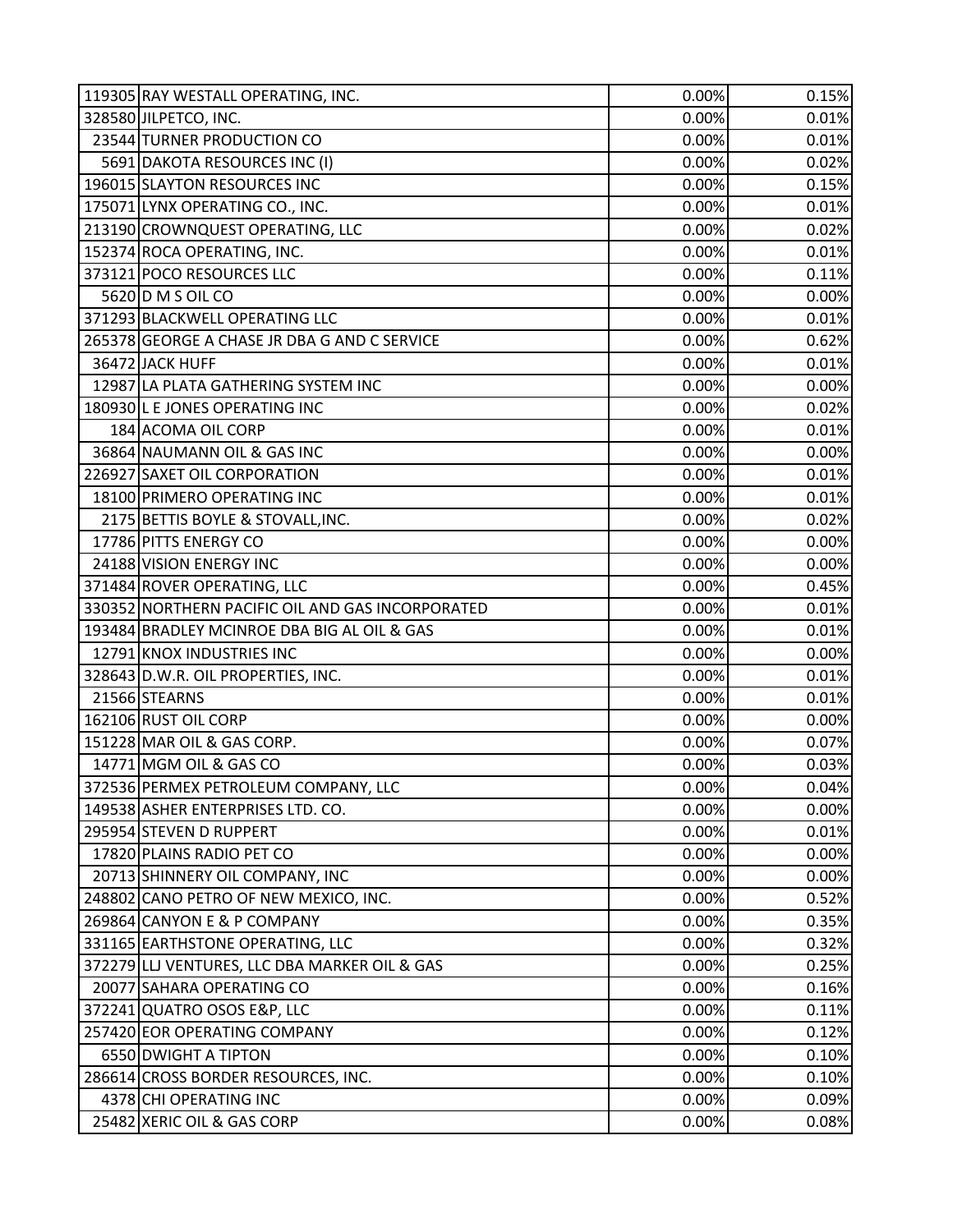| 300825 BLUE SKY NM, INC.                             | 0.00% | 0.07% |
|------------------------------------------------------|-------|-------|
| 25575 EOG Y RESOURCES, INC.                          | 0.00% | 0.00% |
| 371666 PETROLIA ENERGY CORPORATION                   | 0.00% | 0.06% |
| 371978 SELLERS& FULTON OIL LLC                       | 0.00% | 0.06% |
| 17081 PECOS RIVER OP INC                             | 0.00% | 0.06% |
| 13673 M & M PRODUCTION & OPERATION                   | 0.00% | 0.06% |
| 220397 MCGOWAN WORKING PARTNERS, INC                 | 0.00% | 0.05% |
| 13046 LANEXCO INC                                    | 0.00% | 0.06% |
| 14372 MCDONNOLD OPERATING INC                        | 0.00% | 0.05% |
| 373933 SAGUARO PETROLEUM, LLC                        | 0.00% | 0.05% |
| 279508 CHUZA OIL COMPANY                             | 0.00% | 0.05% |
| 279579 TARCO ENERGY, LC                              | 0.00% | 0.05% |
| 14070 MARKS AND GARNER PRODUCTION LTD CO             | 0.00% | 0.05% |
| 7046 EL PASO NATURAL GAS COMPANY, L.L.C              | 0.00% | 0.02% |
| 228270 ROGER SLAYTON DBA ESCUDILLA OIL COMPANY       | 0.00% | 0.04% |
| 188566 PATTERSON OPERATING & PUMPING INC DBA/PENERGY | 0.00% | 0.03% |
| 299027 MCI OPERATING OF NM, LLC                      | 0.00% | 0.03% |
| 325830 ASCENT ENERGY, LLC.                           | 0.00% | 0.03% |
| 37636 ROBINSON OIL INC                               | 0.00% | 0.03% |
| 214263 PRE-ONGARD WELL OPERATOR                      | 0.00% | 0.03% |
| 371067 BAR V BARB LLC                                | 0.00% | 0.03% |
| 287160 MAVERICK OPERATING, LLC                       | 0.00% | 0.02% |
| 331066 DSJ OPERATIONS, LLC                           | 0.00% | 0.03% |
| 373817 ENERGY ACUMEN LLC                             | 0.00% | 0.03% |
| 12576 KERSEY & COMPANY                               | 0.00% | 0.02% |
| 239769 ZIMMERMAN OIL & GAS EXPLORATION, INC.         | 0.00% | 0.02% |
| 372728 LANEXCO INC. DBA LANEXCO NEW MEXICO           | 0.00% | 0.02% |
| 331018 M7 RESOURCES LLC                              | 0.00% | 0.02% |
| 329866 FDL OPERATING, LLC                            | 0.00% | 0.02% |
| 371956 CCC OIL & GAS LLC                             | 0.00% | 0.02% |
| 155471 GRAND BANKS ENERGY CO                         | 0.00% | 0.02% |
| 20989 SMITH & MARRS INC                              | 0.00% | 0.02% |
| 11095 J & J SERVICE INC                              | 0.00% | 0.02% |
| 212929 EVERQUEST ENERGY CORPORATION                  | 0.00% | 0.02% |
| 372878 LEASE HOLDERS ACQUISITIONS, INCORPORATED      | 0.00% | 0.02% |
| 9809 HAL J RASMUSSEN OPER INC                        | 0.00% | 0.02% |
| 14948 MINEL INC                                      | 0.00% | 0.02% |
| 198688 CAMBRIAN MANAGEMENT LTD                       | 0.00% | 0.02% |
| 142624 ROCA PRODUCTION INC.                          | 0.00% | 0.02% |
| 154303 PRIMAL ENERGY CORPORATION                     | 0.00% | 0.02% |
| 329141 HEXP OPERATING, LLC                           | 0.00% | 0.02% |
| 281085 RMR OPERATING, LLC                            | 0.00% | 0.02% |
| 260245 WESPAC ENERGY, LLC                            | 0.00% | 0.02% |
| 168687 SIANA OPERATING LLC                           | 0.00% | 0.02% |
| 99439 JIM PIERCE                                     | 0.00% | 0.02% |
| 25836 SAGEBRUSH OIL INC.                             | 0.00% | 0.02% |
| 14096 MARK L SHIDLER INC                             | 0.00% | 0.01% |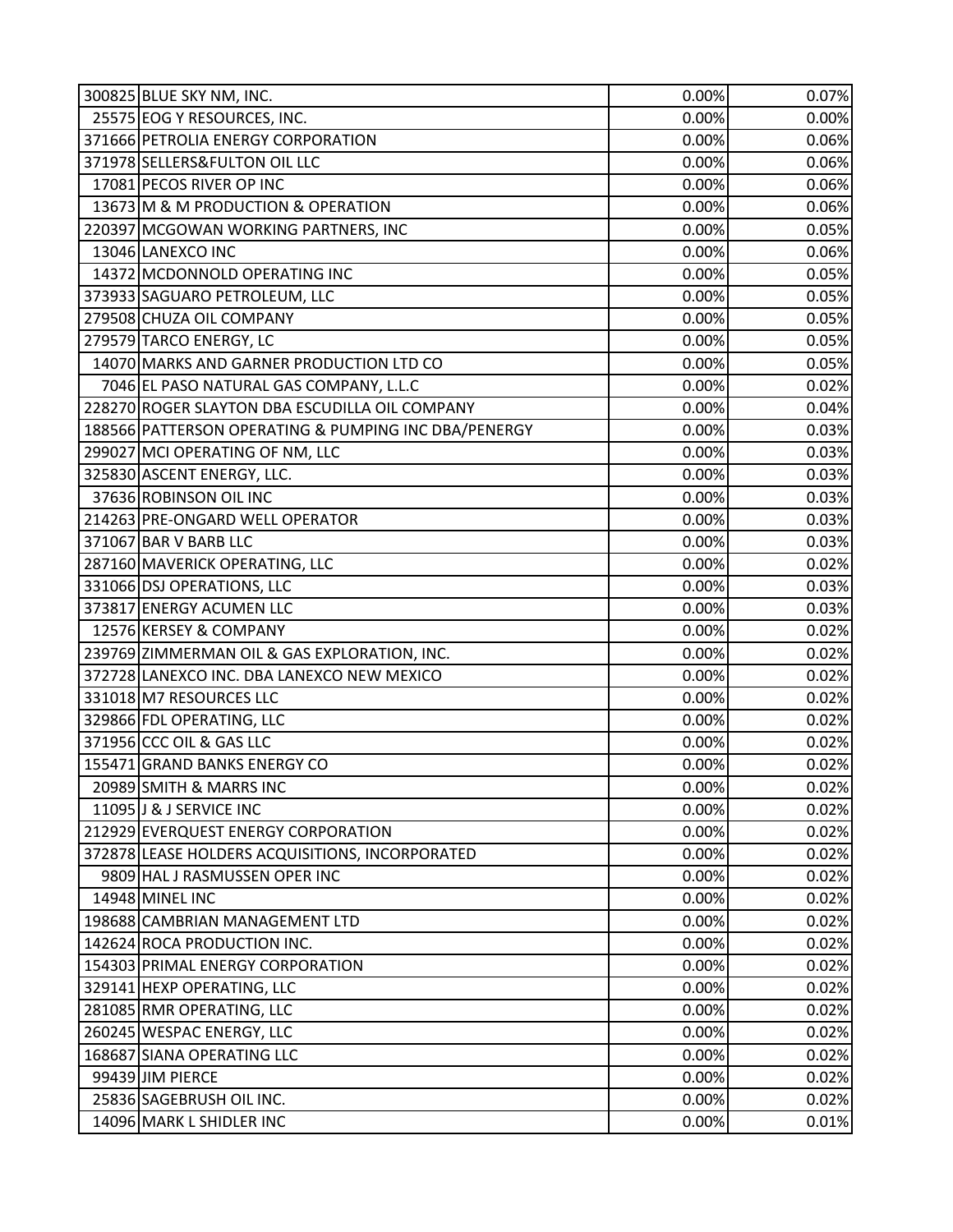| 11492 JACK J. GRYNBERG                               | 0.00% | 0.02% |
|------------------------------------------------------|-------|-------|
| 778 BP AMERICA PRODUCTION COMPANY                    | 0.00% | 0.01% |
| 9759 PARRISH, H DWANE & RHONDA K                     | 0.00% | 0.01% |
| 65531 FAIR OIL LTD                                   | 0.00% | 0.01% |
| 221076 CKG ENERGY, INC.                              | 0.00% | 0.01% |
| 371553 BLUE RUBY OPERATING, LLC                      | 0.00% | 0.01% |
| 272664 G & G OIL AND GAS, LLC                        | 0.00% | 0.01% |
| 246238 HPOC, LLC                                     | 0.00% | 0.01% |
| 230757 NORDSTRAND ENGINEERING INC                    | 0.00% | 0.01% |
| 231382 C&D MANAGEMENT COMPANY DBA FREEDOM VENTURES   | 0.00% | 0.01% |
| 13343 LINDENMUTH & ASSOCIATES INC                    | 0.00% | 0.01% |
| 14424 MCKAY OIL CORP                                 | 0.00% | 0.01% |
| 209564 WILDCAT ENERGY LLC                            | 0.00% | 0.01% |
| 273546 BARRY D LEE DBA BARRY LEE INVESTMENTS         | 0.00% | 0.01% |
| 267077 MAS OPERATING CO.                             | 0.00% | 0.01% |
| 328677 WESTERN GLOBAL OIL DBA WESTERN GLOBAL OIL INC | 0.00% | 0.01% |
| 330517 L&J OIL, LLC.                                 | 0.00% | 0.01% |
| 373644 3 KNIGHTS OPERATING LLC                       | 0.00% | 0.01% |
| 371076 CRESS GREEN ENERGY RESOURCES LLC              | 0.00% | 0.01% |
| 329772 COPPER RIDGE RESOURCES, LLC                   | 0.00% | 0.01% |
| 290708 MCCAW ENTERPRISE LLC                          | 0.00% | 0.01% |
| 236452 PETRO MEX LLC                                 | 0.00% | 0.01% |
| 240713 THE COLBORN COMPANY, INC.                     | 0.00% | 0.01% |
| 217598 ASPEN OPERATING COMPANY LLC                   | 0.00% | 0.01% |
| 19034 REMUDA OPERATING CO                            | 0.00% | 0.01% |
| 7899 FLARE OIL INC                                   | 0.00% | 0.01% |
| 2336 BILL L MILLER                                   | 0.00% | 0.01% |
| 15501 NANCY WILCOX E QUALLS                          | 0.00% | 0.01% |
| 188152 TOM R CONE                                    | 0.00% | 0.01% |
| 287481 TLT SWD, LLC                                  | 0.00% | 0.01% |
| 271769 GIANT OPERATING LLC                           | 0.00% | 0.01% |
| 331000 R & M OIL, LLC                                | 0.00% | 0.01% |
| 371115 ROCKCLIFF OPERATING NEW MEXICO LLC            | 0.00% | 0.00% |
| 262196 FAITH TRADING, LLC                            | 0.00% | 0.01% |
| 286255 COBALT OPERATING, LLC                         | 0.00% | 0.00% |
| 294619 M&M ENERGY, LLC                               | 0.00% | 0.01% |
| 246069 PUMPJAK OIL COMPANY, LLC                      | 0.00% | 0.00% |
| 152098 KIMLAR OIL COMPANY                            | 0.00% | 0.01% |
| 21386 SOUTHWESTERN INC                               | 0.00% | 0.01% |
| 16616 OSBORN HEIRS CO                                | 0.00% | 0.00% |
| 5337 COULTHURST MGT & INV INC                        | 0.00% | 0.01% |
| 1340 AVRA OIL CO                                     | 0.00% | 0.00% |
| 7844 FI-RO CORP                                      | 0.00% | 0.00% |
| 7109 EL RAN INC                                      | 0.00% | 0.00% |
| 15305 MOSS PETROLEUM CO                              | 0.00% | 0.00% |
| 20241 SANDERS OIL & GAS CO                           | 0.00% | 0.00% |
| 21448 SPENCE ENERGY CO                               | 0.00% | 0.00% |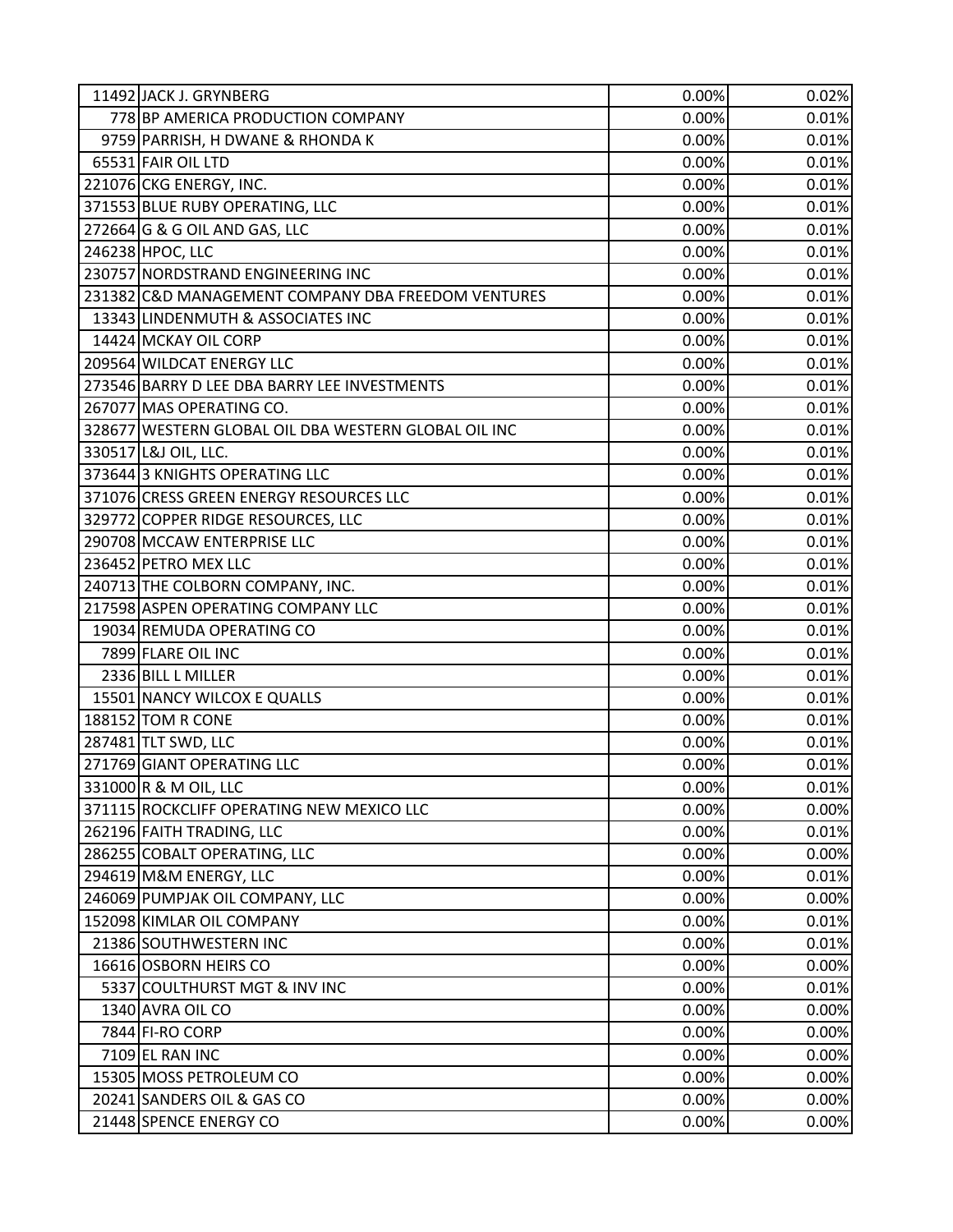| 34703 SABA ENERGY OF TEXAS INC                    | 0.00% | 0.00% |
|---------------------------------------------------|-------|-------|
| 25670 BC & D OPERATING INC.                       | 0.00% | 0.00% |
| 26307 JALAPENO CORPORATION                        | 0.00% | 0.00% |
| 26316 PERMOK OIL INC                              | 0.00% | 0.00% |
| 181156 SCYTHIAN LTD                               | 0.00% | 0.00% |
| 210091 DKD, LLC                                   | 0.00% | 0.00% |
| 150917 SCHMIDT PRODUCTION                         | 0.00% | 0.00% |
| 161968 MESQUITE SWD, INC                          | 0.00% | 0.00% |
| 156206 DAVID G HAMMOND                            | 0.00% | 0.00% |
| 224717 BIYA OPERATORS INC.                        | 0.00% | 0.00% |
| 226660 RAYA ENERGY CORP.                          | 0.00% | 0.00% |
| 252790 RETRIEVER MANAGEMENT, LLC                  | 0.00% | 0.00% |
| 270717 SOJOURNER DRILLING CORPORATION             | 0.00% | 0.00% |
| 260702 RUTH OIL CO, LLC                           | 0.00% | 0.00% |
| 262294 CHESTNUT EXPLORATION AND PRODUCTION, INC.  | 0.00% | 0.00% |
| 261166 RANGER 40 PETROLEUM, LLC                   | 0.00% | 0.00% |
| 268370 DC ENERGY LLC                              | 0.00% | 0.00% |
| 265625 RHCJ ENTERPRISES, LLC                      | 0.00% | 0.00% |
| 330754 NITRO OIL & GAS, LLC                       | 0.00% | 0.00% |
| 308339 OWL SWD OPERATING, LLC                     | 0.00% | 0.00% |
| 329108 SPICEWOOD SOUTHWEST OPERATING COMPANY, LLC | 0.00% | 0.00% |
| 370767 BLACKBEARD OPERATING, LLC                  | 0.00% | 0.00% |
| 373013 RIDGE RUNNER RESOURCES OPERATING, LLC      | 0.00% | 0.00% |
| 372911 OSTRICH OIL AND GAS, LLC                   | 0.00% | 0.00% |
| 373962 CRAFT OPERATING NM LLC                     | 0.00% | 0.00% |
| 372082 NBL PERMIAN LLC                            | 0.00% | 0.00% |
| 370351 WYNN-CROSBY OPERATING, LP                  | 0.00% | 0.00% |
| 370661 LLANO DISPOSAL, L.L.C.                     | 0.00% | 0.00% |
| 371127 BLACK MOUNTAIN OPERATING LLC               | 0.00% | 0.00% |
| 371195 DELAWARE ENERGY, LLC                       | 0.00% | 0.00% |
| 328228 WILLIAM J SWEATT TRUST B                   | 0.00% | 0.00% |
| 310761 OASIS WATER SOLUTIONS LLC                  | 0.00% | 0.00% |
| 312351 TRAVIS R. CRAWFORD                         | 0.00% | 0.00% |
| 330859 ALPHA ENERGY PARTNERS LLC                  | 0.00% | 0.00% |
| 330718 PINON MIDSTREAM LLC                        | 0.00% | 0.00% |
| 329413 MORAN-LAVACA, LLC                          | 0.00% | 0.00% |
| 266091 VPR OPERATING, LLC                         | 0.00% | 0.00% |
| 269276 JOSEPH SANCHEZ DBA J&F PRODUCTION          | 0.00% | 0.00% |
| 262214 FBS OPERATING COMPANY, LLC                 | 0.00% | 0.00% |
| 262232 QUALITY TRANSPORT, INC.                    | 0.00% | 0.00% |
| 276240 T.J.G. ENERGY CO LLC                       | 0.00% | 0.00% |
| 278293 KEYSTONE EXPLORATION, LLC                  | 0.00% | 0.00% |
| 281652 UNIFIED OPERATING LLC                      | 0.00% | 0.00% |
| 283489 VINSON EXPLORATION, INC.                   | 0.00% | 0.00% |
| 289424 WOO RESOURCES LLC                          | 0.00% | 0.00% |
| 295752 ALTA MESA SERVICES, LP                     | 0.00% | 0.00% |
| 236435 PURE ENERGY OPERATING, INC.                | 0.00% | 0.00% |